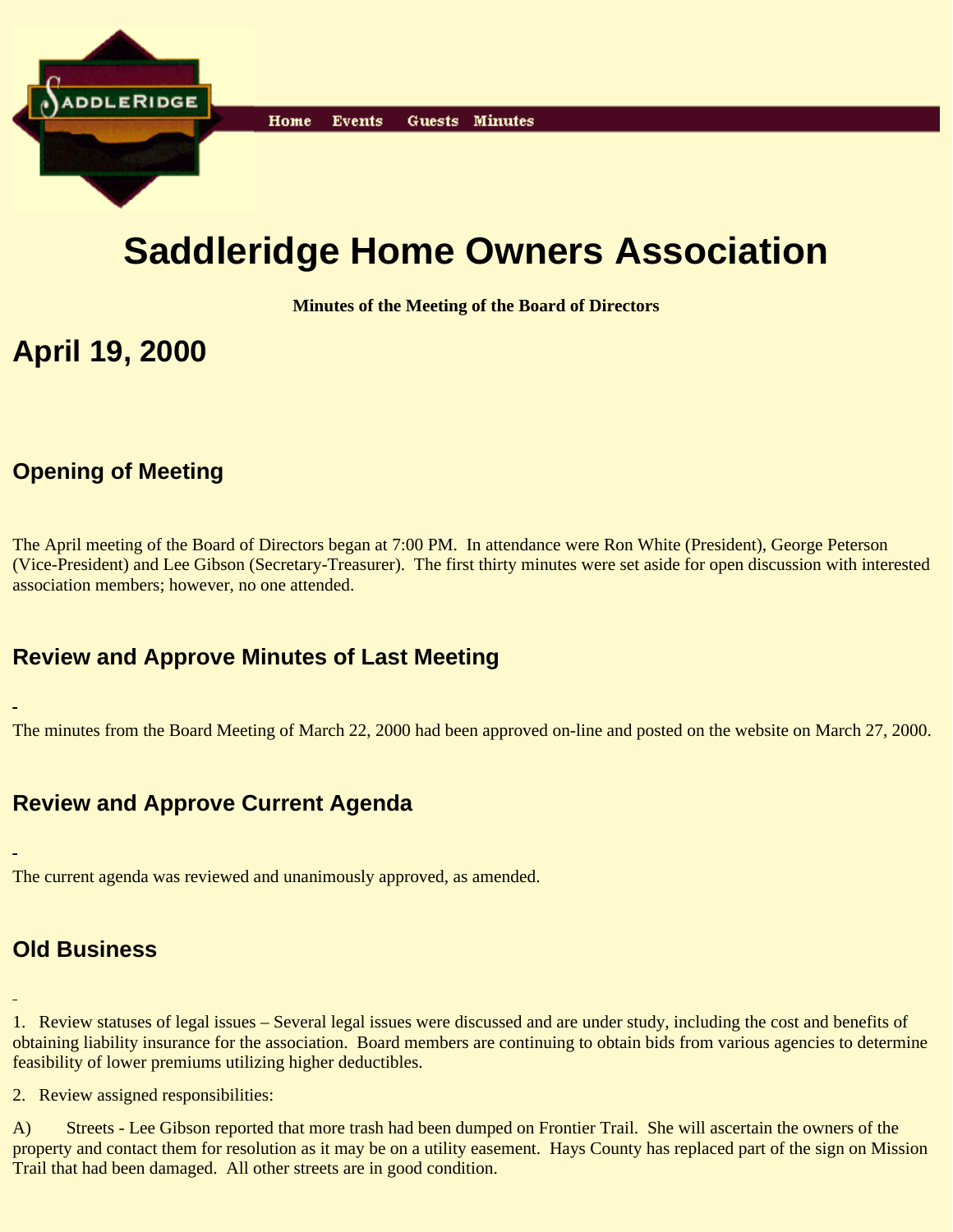B) Clubhouse – Barbara Wilson has obtained bids to replace the locks at the clubhouse with non-duplicating key features. The Board approved the bid and Lee will contact the locksmith to get them installed. Lee Gibson submitted a proposal to install plastic mini-blinds in the clubhouse, which was approved by the Board. A sign has also been made to advise users of the clubhouse to turn off the A/C and/or heat when leaving the premises.

C) Grounds – George Peterson advised the light at the south entrance is broken again and needs to be repaired.

D) Architectural Committee –Signage violations have been identified and letters will be sent out to all landowners who are violating deed restrictions related to signs, i.e. No Trespassing.

# **E) Homepage: The Deed restrictions still need to be scanned and added to the web page to ensure residents have access to this information.**

## **F) Database – George Peterson is continuing to correct addresses Transfor residents as notified via dues payments. We continue to receive mail back from the post office with no forwarding addresses.**

3. A car running over it before it was repaired from the first incident has damaged the broken sign at the south entrance again. Duane Wilson will clear away the sign and Cecil Gibson is in contact with the original contractor to get an estimate to replace the sign.

4. The Spring Picnic will be held on Saturday, April 29<sup>th</sup> at the Saddleridge Clubhouse. Invitations and proxies were mailed on April 6, 2000. Fuschak's will provide BBQ and we will provide 2 servers. An agenda is being prepared for the meeting to be conducted prior to serving.

5. The Board approved the Resident Committee Plan and agreed that the committee members be reviewed and approved each year by the new incoming Board.

6. Collection of late dues for **1998, 1999 and 2000** will be handed

over to a collection agency to collect payments. Penalties and interest (18% per annum) plus collection fees will be added. Any resident who is not current on all of their dues is **not allowed to vote** on any association issues nor use any recreational

Facilities per the Saddleridge By-laws.

## **Review Monthly Financial Statements**

Lee Gibson presented the bank statement and reconciliation for review. The association has no outstanding debts other than normal trade accounts, which are paid as incurred. Lee also presented the 2000 Budget Status for review. All were approved by the Board.